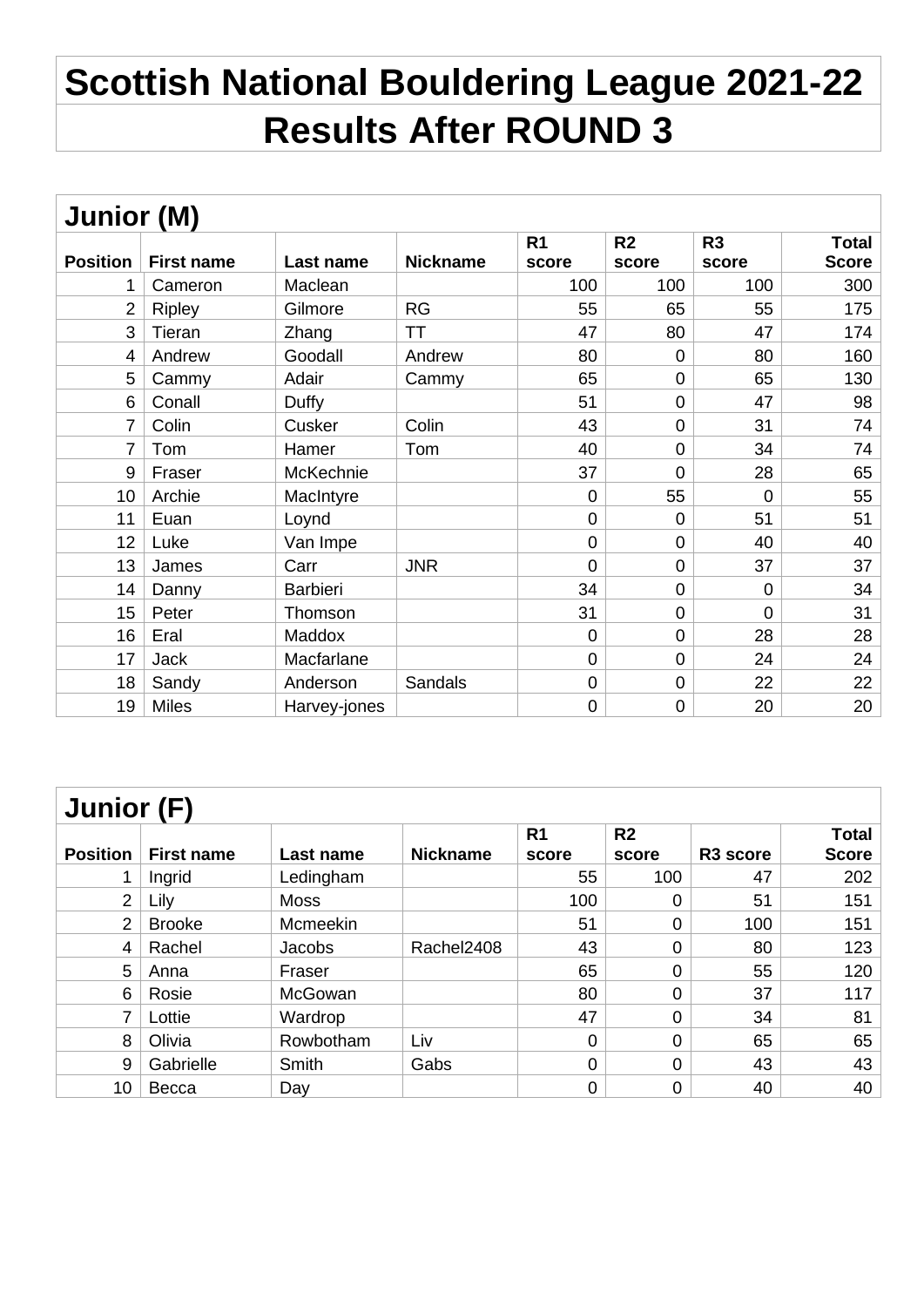| Adult (M)       |                   |                   |                  |                         |                         |                         |                              |  |
|-----------------|-------------------|-------------------|------------------|-------------------------|-------------------------|-------------------------|------------------------------|--|
| <b>Position</b> | <b>First name</b> | Last name         | <b>Nickname</b>  | R <sub>1</sub><br>score | R <sub>2</sub><br>score | R <sub>3</sub><br>score | <b>Total</b><br><b>Score</b> |  |
| 1               | <b>Jack</b>       | McKechnie         |                  | 55                      | 100                     | 80                      | 235                          |  |
| $\overline{2}$  | Max               | McGowan           | <b>Maximus</b>   | 80                      | 80                      | 65                      | 225                          |  |
| 3               | <b>Brendan</b>    | Gallagher         | <b>Brenda</b>    | 100                     | $\mathbf 0$             | 100                     | 200                          |  |
| $\overline{4}$  | Jamie             | Lowther           |                  | 43                      | 65                      | 37                      | 145                          |  |
| 5               | Aiden             | <b>Wilkins</b>    |                  | 34                      | 47                      | 18                      | 99                           |  |
| 6               | marcus            | dick              | moby1            | 31                      | 51                      | 12                      | 94                           |  |
| $\overline{7}$  | Mark              | Garbe             |                  | 37                      | $\mathbf 0$             | 47                      | 84                           |  |
| 8               | Matthew           | Fall              |                  | 80                      | $\overline{0}$          | $\mathbf 0$             | 80                           |  |
| 9               | Wayne             | Murphy            |                  | 22                      | 34                      | 22                      | 78                           |  |
| 10              | Calum             | <b>Brown</b>      | Calum            | 26                      | 40                      | 5                       | 71                           |  |
| 11              | Przemek           | Klyta             |                  | $\mathbf 0$             | $\overline{0}$          | 55                      | 55                           |  |
| 11              | lain              | Howie             | Howie            | $\overline{0}$          | 55                      | $\mathbf 0$             | 55                           |  |
| 13              | Charlie           | Wardrop           |                  | 24                      | $\mathbf 0$             | 28                      | 52                           |  |
| 14              | <b>Jack</b>       | <b>McCamley</b>   |                  | $\mathbf 0$             | $\mathbf 0$             | 51                      | 51                           |  |
| 14              | Oliver            | <b>Banks</b>      |                  | 51                      | $\mathbf 0$             | $\mathbf 0$             | 51                           |  |
| 16              | Callum            | Armour            |                  | 47                      | $\overline{0}$          | $\mathbf 0$             | 47                           |  |
| 16              | Craig             | Allott            |                  | $\mathbf 0$             | 47                      | $\overline{0}$          | 47                           |  |
| 18              | Royal             | <b>Robins</b>     |                  | 0                       | $\mathbf 0$             | 43                      | 43                           |  |
| 19              | David             | Elder             | elder            | 40                      | $\overline{0}$          | $\mathbf 0$             | 40                           |  |
| 19              | Connor            | McGaffney         |                  | 14                      | 26                      | $\overline{0}$          | 40                           |  |
| 19              | Fergus            | Haak              | Fergus           | $\mathbf 0$             | $\mathbf 0$             | 40                      | 40                           |  |
| 22              | Mitch             | De Cleen          | Mullischhh       | $\boldsymbol{0}$        | 37                      | $\overline{0}$          | 37                           |  |
| 22              | Luke              | Morrison          |                  | 3                       | $\mathbf 0$             | 34                      | 37                           |  |
| 24              | Hugo              | Blatgé            |                  | $\mathsf{O}\xspace$     | 0                       | 34                      | 34                           |  |
| 25              | Harry             | Craven            |                  | $\mathbf 0$             | 31                      | $\mathbf 0$             | 31                           |  |
| 26              | Lewis             | <b>Broadhurst</b> | Lewis Broadhurst | 8                       | 22                      | $\mathbf 0$             | 30                           |  |
| 27              | Fraser            | Mckellar          |                  | $\pmb{0}$               | <b>28</b>               | $\mathbf 0$             | 28                           |  |
| 27              | Samuel            | Campbell          |                  | 28                      | $\mathbf 0$             | $\overline{0}$          | 28                           |  |
| 29              | Pakal             | Moyrón            |                  | $\mathbf 0$             | $\mathbf 0$             | 26                      | 26                           |  |
| 30              | Kristian          | Mladenov          | Kris             | $\mathbf 0$             | $\mathbf 0$             | 24                      | 24                           |  |
| 30              | Gal               | Sasson            |                  | $\mathbf 0$             | 24                      | $\mathbf 0$             | 24                           |  |
| 32              | Lorne             | MacFarlane        |                  | $\overline{0}$          | 22                      | $\pmb{0}$               | 22                           |  |
| 33              | Ruaridh           | Goodall           | 129              | 20                      | $\mathbf 0$             | $\mathbf 0$             | 20                           |  |
| 33              | Stephen           | Ogilvie           | Stephen O        | 0                       | $\mathbf 0$             | 20                      | 20                           |  |
| 35              | Jonny             | Wilson            | Jonny            | 18                      | $\boldsymbol{0}$        | $\overline{0}$          | 18                           |  |
| 36              | Matt              | Meyerhoff         | Cupcake          | $\mathbf 0$             | $\mathbf 0$             | 16                      | 16                           |  |
| 36              | Matthew           | Mankey            |                  | $\mathbf 0$             | $\mathbf 0$             | 16                      | 16                           |  |
| 36              | Gavin             | Whiteside         |                  | 16                      | $\mathbf 0$             | $\mathbf 0$             | 16                           |  |
| 39              | Adam              | Donnachie         |                  | 12                      | $\boldsymbol{0}$        | $\mathbf 0$             | 12 <sub>2</sub>              |  |
| 40              | Kieran            | Campbell          | Kieran           | 10                      | $\mathbf 0$             | $\overline{0}$          | 10 <sup>°</sup>              |  |
| 40              | Owen              | Taylor            |                  | $\mathbf 0$             | $\pmb{0}$               | 10                      | 10 <sup>°</sup>              |  |
| 42              | Kyle              | Hamilton          |                  | $9\,$                   | $\mathbf 0$             | $\overline{0}$          | 9                            |  |
| 42              | David             | Zakrevskis        |                  | $\boldsymbol{0}$        | $\pmb{0}$               | 9                       | 9                            |  |
| 42              | Cassim            | Ladha             | Cas              | $\mathbf 0$             | $\mathbf 0$             | 9                       | 9                            |  |
| 45              | Greig             | White             |                  | $\mathbf 0$             | $\mathbf 0$             | $\overline{7}$          | $\overline{7}$               |  |
| 45              | F                 | Κ                 |                  | $\overline{7}$          | 0                       | $\mathbf 0$             | $\overline{7}$               |  |
| 47              | Innes             | Little            | Innes            | 6                       | $\pmb{0}$               | $\mathbf 0$             | 6 <sup>1</sup>               |  |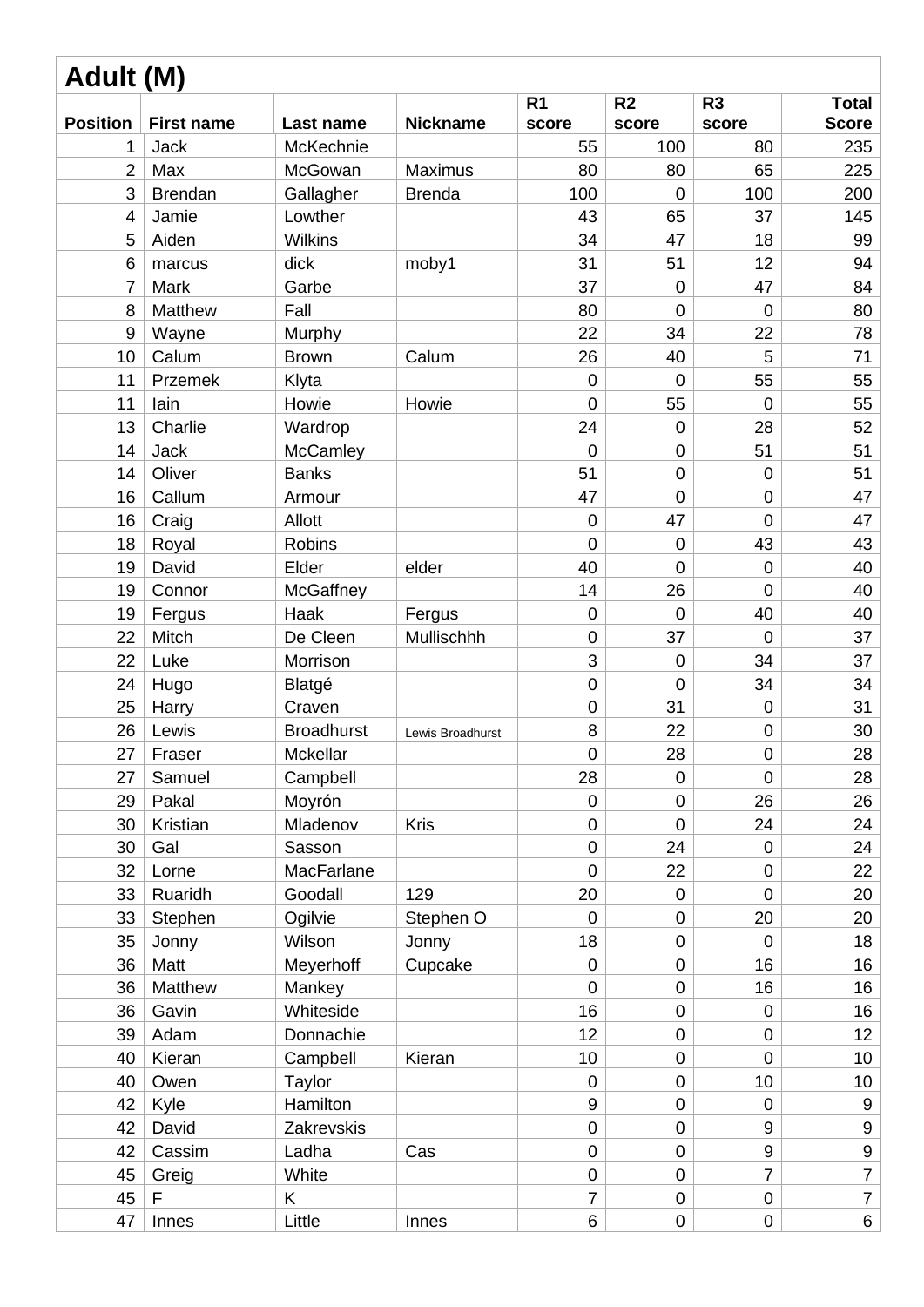| 47 | Pablo | <b>Thorne</b>   |                 |   | 6 | 6 |
|----|-------|-----------------|-----------------|---|---|---|
| 49 | Chris | Mchugh          |                 |   | 5 | 5 |
| 49 | David | Horvath         |                 |   | 5 | 5 |
| 51 | Adam  | <b>Brownlie</b> | <b>Brownlie</b> | 4 |   | 4 |
| 52 | Evan  | <b>McKill</b>   |                 |   |   |   |
| 52 | Scott | Mora            |                 |   | ⌒ |   |
| 54 | Liam  | Ramage          |                 |   |   |   |
| 54 | Gavin | Macdonald       |                 |   |   |   |

| Adult (F)       |                   |              |                       |                |                |                  |              |  |
|-----------------|-------------------|--------------|-----------------------|----------------|----------------|------------------|--------------|--|
|                 |                   |              |                       | R <sub>1</sub> | R <sub>2</sub> | R <sub>3</sub>   | Total        |  |
| <b>Position</b> | <b>First name</b> | Last name    | <b>Nickname</b>       | score          | score          | score            | <b>Score</b> |  |
| 1               | Ava               | Hamilton     |                       | 55             | 55             | 100              | 210          |  |
| $\overline{2}$  | Louise            | Flockhart    |                       | 100            | 100            | $\overline{0}$   | 200          |  |
| 3               | Kasha             | Ogilvie      |                       | 65             | 51             | 80               | 196          |  |
| 4               | <b>Scarlett</b>   | Smith        | <b>Scarlett Smith</b> | 47             | 80             | 65               | 192          |  |
| 5               | Niamh             | Doran        |                       | 51             | 65             | $\mathbf 0$      | 116          |  |
| 6               | Hannah            | Kerr         |                       | 80             | $\mathbf 0$    | $\mathbf 0$      | 80           |  |
| $\overline{7}$  | Katie             | Fitzpatrick  |                       | 18             | 40             | 18               | 76           |  |
| 8               | Joanna            | Sinclair     |                       | 28             | 43             | $\mathbf 0$      | 71           |  |
| 9               | Jennifer          | Killeen      | <b>JK</b>             | $\overline{0}$ | $\overline{0}$ | 55               | 55           |  |
| 10              | Amy               | Coulter      |                       | $\overline{0}$ | $\overline{0}$ | 51               | 51           |  |
| 11              | Rona              | $\mathsf R$  |                       | $\overline{0}$ | 47             | $\mathbf 0$      | 47           |  |
| 11              | Molly             |              |                       | $\overline{0}$ | $\mathbf 0$    | 47               | 47           |  |
| 13              | Kirstie           | Palmer       | CragDog               | 18             | $\overline{0}$ | 26               | 44           |  |
| 14              | Zara              | Whiteside    |                       | 43             | $\mathbf 0$    | $\mathbf 0$      | 43           |  |
| 14              | Orla              | Daly         |                       | $\overline{0}$ | $\overline{0}$ | 43               | 43           |  |
| 16              | Michelle          | Polke        | <b>Bik</b>            | $\overline{0}$ | $\mathbf 0$    | 40               | 40           |  |
| 16              | Alison            | MacDougall   |                       | 40             | $\overline{0}$ | $\mathbf 0$      | 40           |  |
| 18              | Mairi             | Teasdale     | Mairi                 | 37             | $\mathbf 0$    | $\mathbf 0$      | 37           |  |
| 18              | Joanna            | Sinclair     |                       | 0              | $\overline{0}$ | 37               | 37           |  |
| 18              | <b>Esther</b>     | Crompton     |                       | $\overline{0}$ | 37             | 0                | 37           |  |
| 21              | Bethany           | <b>Bruce</b> | <b>BB</b>             | $\overline{0}$ | $\mathbf 0$    | 34               | 34           |  |
| 21              | Franziska         | Lautner      |                       | 34             | $\overline{0}$ | $\mathbf 0$      | 34           |  |
| 21              | Abbie             | Dunn         |                       | $\overline{0}$ | 34             | $\mathbf 0$      | 34           |  |
| 24              | Eilidh            | <b>Steel</b> | Eilidh                | 31             | $\mathbf 0$    | $\mathbf 0$      | 31           |  |
| 24              | Rachel            | Sim          |                       | $\overline{0}$ | $\mathbf 0$    | 31               | 31           |  |
| 26              | Shona             | Michie       |                       | 0              | $\mathbf 0$    | 28               | 28           |  |
| 27              | Emma              | <b>Brown</b> |                       | 26             | $\mathbf 0$    | $\boldsymbol{0}$ | 26           |  |
| 28              | Emma              | Harrick      |                       | $\overline{0}$ | $\mathbf 0$    | 24               | 24           |  |
| 28              | Gosia             | Wardrop      |                       | 24             | $\mathbf 0$    | $\mathbf 0$      | 24           |  |
| 28              | Lauren            | W            |                       | $\mathbf 0$    | 0              | 24               | 24           |  |
| 31              | Maria             | M            |                       | 22             | $\mathbf 0$    | $\mathbf 0$      | 22           |  |
| 31              | Rose              | Henderson    |                       | 12             | 0              | 10 <sup>°</sup>  | 22           |  |
| 33              | Holly             | Donnelly     |                       | 20             | 0              | $\mathbf 0$      | 20           |  |